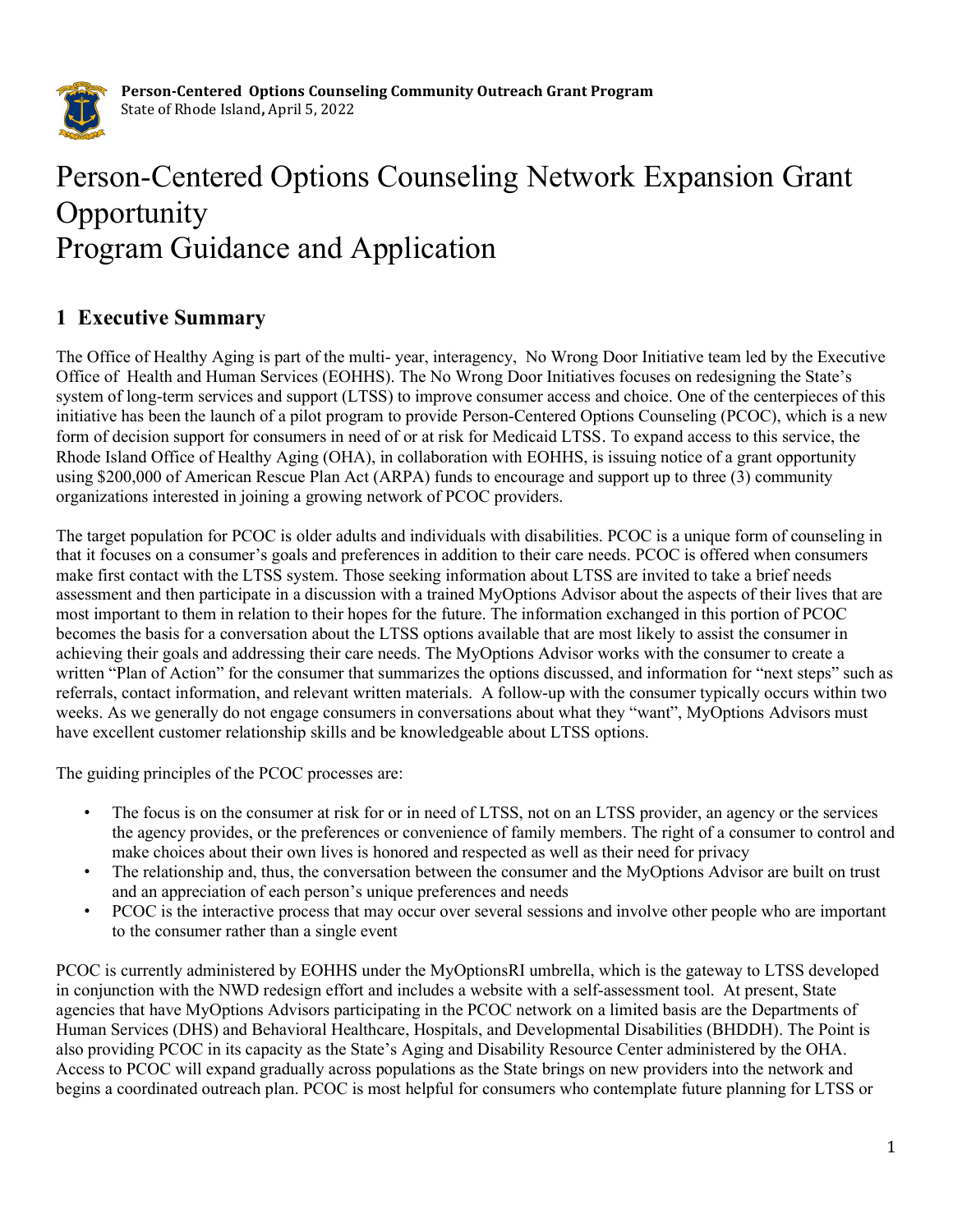

are experiencing a major life changing event, regardless of payer source. PCOC typically happens "pre-eligibility", or before a Medicaid application is submitted.

# 2 Network Expansion Grant Opportunity Overview

## 2.1 Description

The Person-Centered Options Counseling Opportunity Grant will fund up to three (3) community partners to become part of a PCOC network. OHA, in collaboration with EOHHS, will select up to three (3) community partners to receive equal award from the total of \$200,000 that will be devoted to this project. The award period is twelve (12) months. The 12-month period for providing PCOC may begin at the time the awardee has met the readiness criteria to initiate services. The determination of readiness will depend on completion of all required EOHHS trainings for PCOC as well as implementation of the necessary software. The Executive Office and Health and Human Services (EOHHS) will provide all necessary training to grant recipients and cover the cost of licensing fees for the required software.

Grant funds may be used to cover any startup costs that are not otherwise covered by Medicaid for MyOptions Advisor staffer(s), PCOC supplies and equipment and any outreach activities to increase awareness of PCOC and LTSS options in the community.

Interested organizations will submit a proposal detailing their ability to reach out to diverse populations in their communities to provide PCOC, including proven engagement with target populations, experience offering support navigating benefits, and the capacity to provide face to face or virtual interviews. Successful applicants will need to demonstrate organizational and leadership readiness, community engagement, and a commitment to create a PCOC offering.

The final allocation of grant funding will depend upon the number and qualified applications received. This document is intended to provide an overview of the goals of the program, the application process and eligibility and evaluation criteria.

# 2.2 Funding Distribution Methodology

The methodology outlined below is intended to define a fair means of allocating funds to qualified community organizations who demonstrate the ability and intention to establish and expand PCOC offerings statewide.

- OHA, in collaboration with EOHHS, intends to award up to three (3) grants to receive equal award from the total of \$200,000.
- MATCHING SHARE: OHA will fund not more than 85% of each grantee's project's total costs pursuant to this grant Opportunity for each of the initial contract period and any renewal period(s). Each grantee agency selected by this Grant Opportunity will be required to provide a matching share for each of the initial contract period and any renewal period(s) equal to 15% of total costs from sources other than federal funds. In other words, for every \$85 received in funding from OHA pursuant to this grant opportunity . OHA will provide a document detailing acceptable ways to meet the required matching share.
- Payments under this agreement are contingent upon the submission of the appropriate documentation and reports by the Contractor.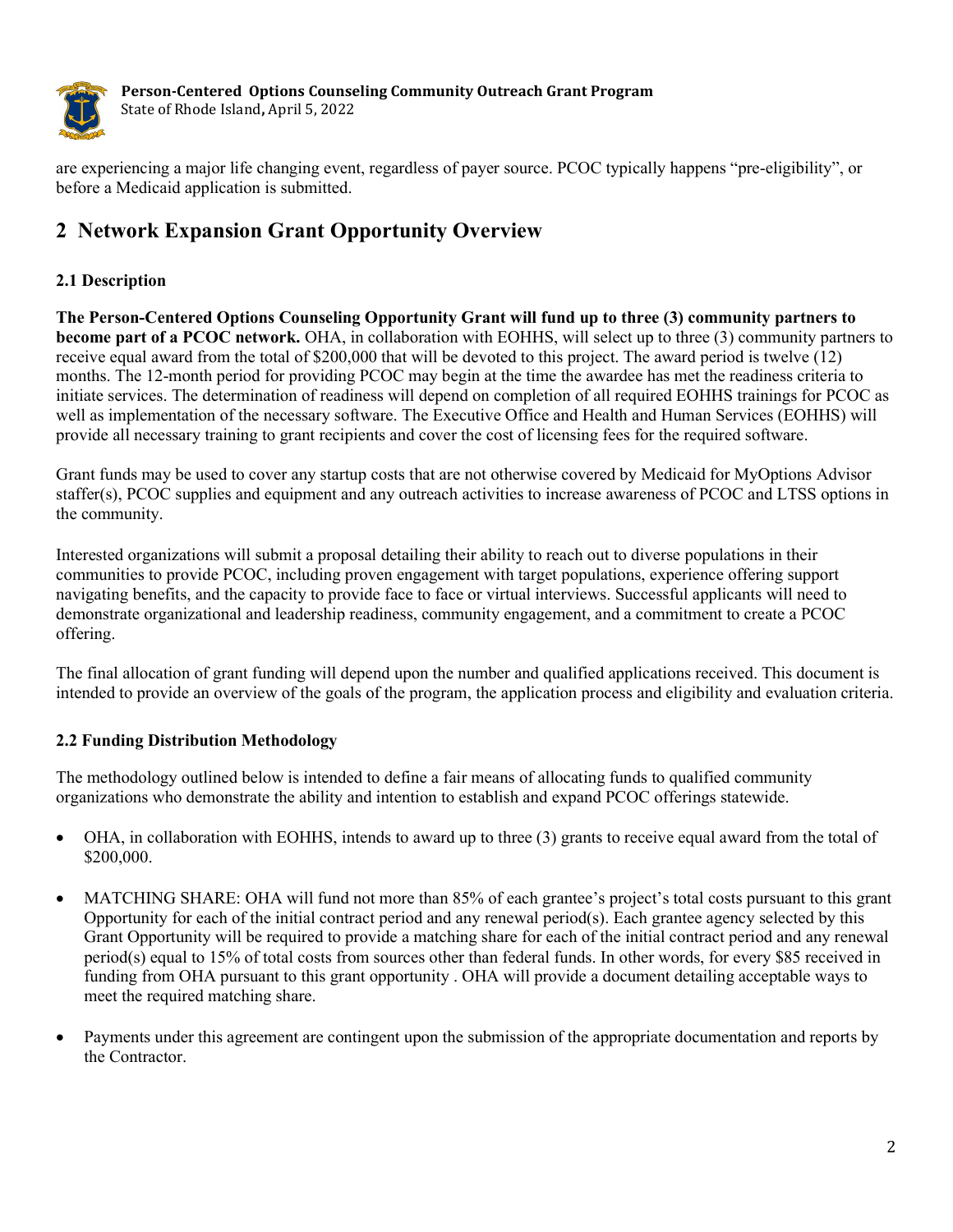

- Payments are to be requested by the 10<sup>th</sup> of the following month that expenses were incurred. OHA must receive the Payment Request Form and all required reports listed herein prior to processing payments.
- Failure to provide reporting or documentation from any OHA Agreement may result in a delay of payments.
- OHA reserves the right to modify the above payment schedule at any time upon notice to the Contractor.
- The final payment request shall be submitted no later than 30 days prior to the expiration of the grant period.
- The selected vendor may request up-front funding for start up costs, if necessary and must be submitted per payment request in Section 3.2.

#### 2.3 EOHHS Partnership Commitments

The PCOC Community Outreach Grant Program is structured as a partnership between OHA, EOHHS and participating community organizations. As such, OHA and EOHHS are making the following partnership commitments:

- (1) Facilitate a Learning Collaborative OHA and EOHHS intend to support successful applicants/participants with monthly learning collaborative meetings, providing an opportunity to share learnings, experiences, challenges and opportunities across participating organizations
- (2) Provide Training and State Resources OHA and EOHHS will provide training on PCOC to all grant recipients. EOHHS and OHA will also make state resources available to support participating organizations throughout the grant period and work to streamline/eliminate any state/local barriers to implementation of PCOC
- (3) Provide Systems Access and Support OHA and EOHHS will provide access and licenses to grant recipients to the web based WellSky platform to track PCOC engagement and referrals
- (4) Develop Sustainability Plans OHA and EOHHS are committed to working with participating organizations to understand reimbursement options and/or regulations that may be necessary to sustain the community provision of the PCOC Network over the long term
- (5) Advancing Equity and Cultural Supports and Services Committment OHA and EOHHS strongly encourage and welcome proposals from minority-run organizations serving communities of color and those serving persons with disabilities within Rhode Island

# 3 Program Details

#### 3.1 Funding and Application Dates

Key dates for the PCOC Community Outreach grant program are as follows:

- April 22, 2022: Deadline to submit questions about the application to OHHS.LTSSResiliency@ohhs.ri.gov
- April 29, 2022: Applications to be sent to OHHS.LTSSResiliency@ohhs.ri.gov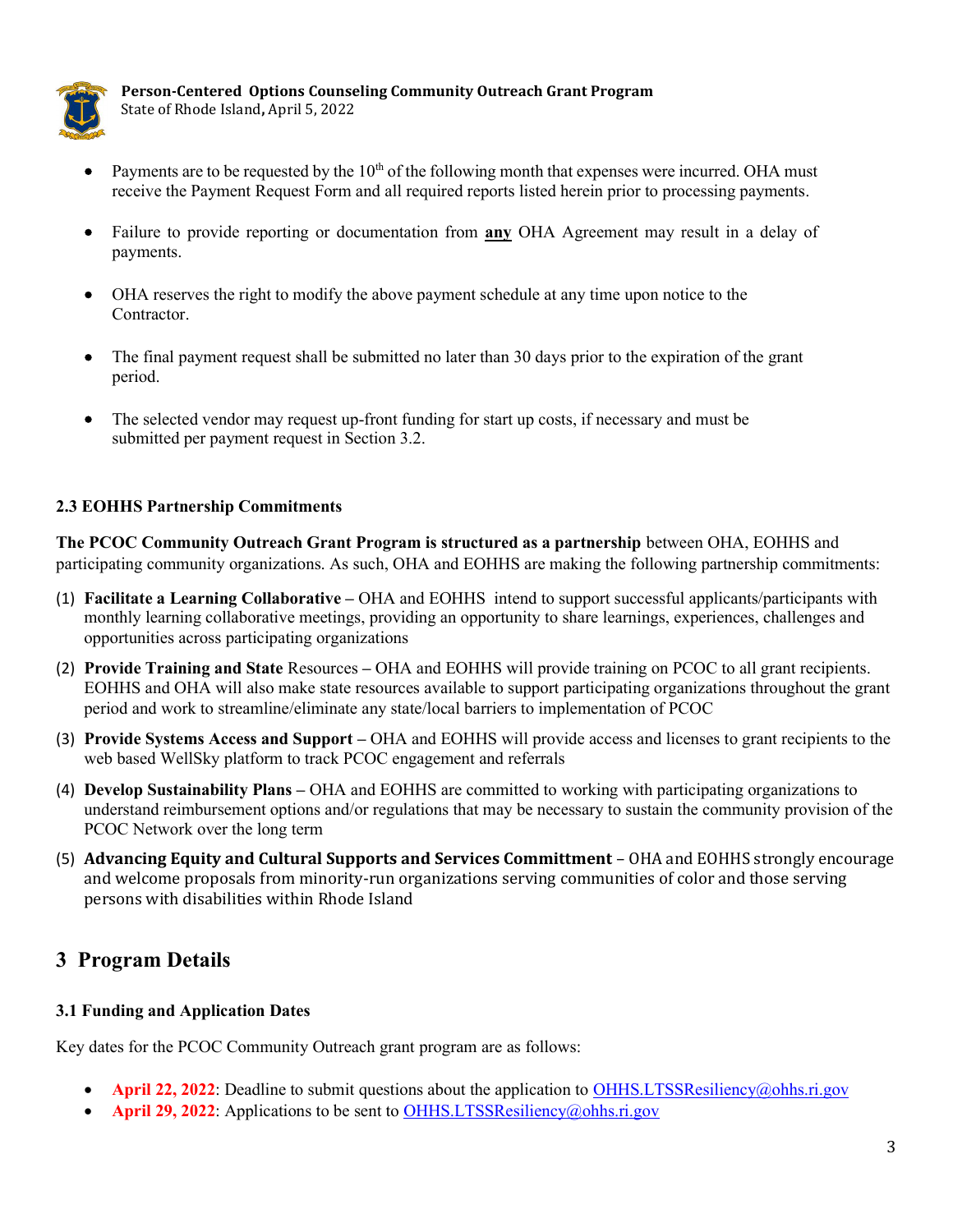

#### 3.2 Eligible Applicants

Grant funding through the PCOC Community Outreach Program is restricted to community organizations that meet the following base criteria:

- 1. Non-profit with 501c3 status in good standing in accordance with state and federal requirements
- 2. Must be able to receive payments from the State (submit W-2 through A&C) Request for Payment
	- i. The Contractor may request payment for reimbursement as expenses are incurred. The Request for Payment shall be in such form as shall be required by OHA.
	- ii. The Request for Payment shall be mailed to: Rhode Island Office of Healthy Aging, 25 Howard Ave, 2nd floor, Cranston, RI 02920.
- 3. Community based organizations with documented experience in assisting consumers with understanding services and accessing resources in person, electronically or via telephone
- 4. Longevity of experience servicing as community-based organizations
- 5. Interest is becoming a long-term member of the PCOC network subsequent to the grant period as successful implementation will be the basis for determining continuing participation

Only organizations that are determined as meeting the above base criteria will be eligible to participate in this program and receive grant funding.

#### 3.3 Grant Application Requirements

In order to receive funding from this program, eligible community organizations must submit a completed application to the State. The application will require agreement to a section of attestations and the submission of the application found in Appendix A.

The attestations that applicants must agree to are listed below:

- 1. Learning Collaborative Applicants must agree to participate in monthly calls with OHA and EOHHS to share best practices and learnings from the program
- 2. Complete PCOC Training Applicants must require individuals who deliver PCOC to participate and successfully complete PCOC training as determined by EOHHS (initial training is 30 hours with ongoing trainings yearly and/or as needed)
- 3. Meet Advisor requirements –Individuals who deliver PCOC must meet the requirements listed in Appendix B: MyOptions Advisor requirements
- 4. Conflict of Interest: Applicants must attest that they have no financial interest in the provision of direct care services that may be recommended via PCOC
- 5. Implement Financial Controls: Applicants must agree to retain and track funds and expenditures consistent with sound grant management practices; provide periodic status and financial reports in a format approved by OHA and DOA and respond to state auditing requests as needed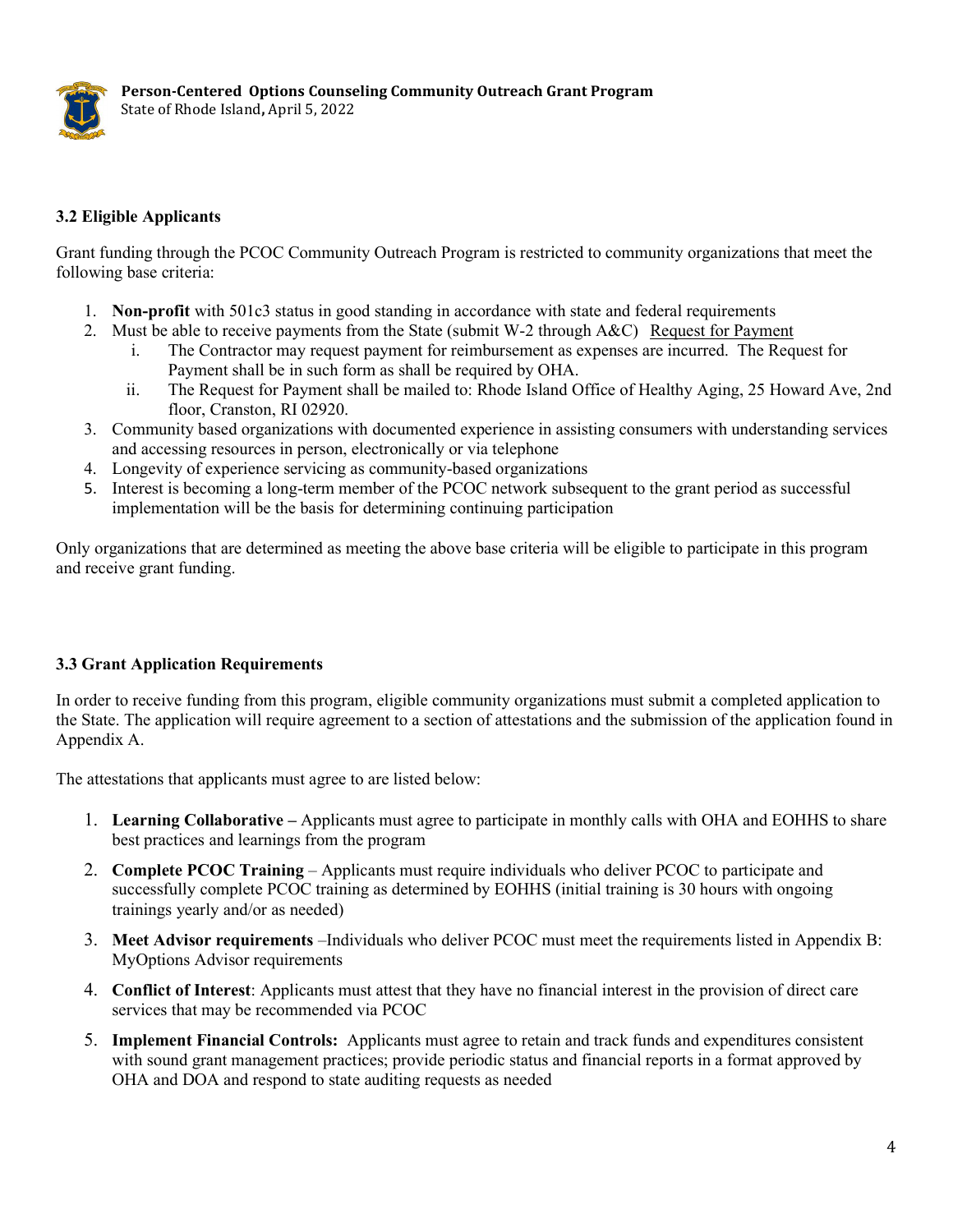

The application can be found in Appendix A of this document. The application consists of the following main sections:

- 1. Applicant information
- 2. Qualifications and Experience
- 3. Organizational Capability and Commitment
- 4. Implementation Workplan and Timeline

All questions regarding this program should be directed to: OHHS.LTSSResiliency@ohhs.ri.gov

#### 3.4 Grant Evaluation Criteria

A PCOC Grant Opportunity Evaluation Committee shall be established by the OHA and will be composed of members of the NWD interagency redesign team and designees of the LTSS Steering Committee, which is made up of EOHHS and OHA Directors. The committee will review applications in order to determine whether submitting organizations meet the eligibility criteria set forth in this document, evaluate each application according to a set of criteria, and make recommendations as to OHA for awardees of the grant. Upon reviewing the recommendations, OHA will refer them to the Secretary of EOHHS for final approval and announcement of the awards.

#### Applications will be evaluated based on the following criteria:

- 1. Experience working with target populations including adults aged sixty (60) and older, adults with disabilities over age nineteen (19), and persons with disabilities transitoning from the children's system of care entering as an adult age 19 or older. (25%)
- 2. Capacity to provide PCOC, or detailed plans to develop capacity, such as space to conduct in person interviews, technology to conduct virtual interviews, trained staffing available to deliver PCOC, ability to conduct interviews in languages prevalent in the communities served (25%)
- 3. Demonstrated success at outreach in the communities served, as evidenced by level of engagement with target populations in the community and experience in developing outreach materials and programs (20%)
- 4. Organizational readiness and commitment, including leadership commitment, financial stability, technology infrastructure, etc. (20%)
- 5. A clear, organized, and well-structured workplan, including tasks, timelines and responsible parties  $(10\%)$

The review committee will look favorably on applications with the following elements:

- Experienced staffing already on board
- Successful track record engaging with target populations
- Focus on underserved communities and non-English speaking populations
- Commitment to diversity and equity demonstrated by a board that reflects the demographics of the population served
- Evidence of ability to reach and engage with underserved populations
- Demonstration of structural capacity
- Security and privacy protection mechanisms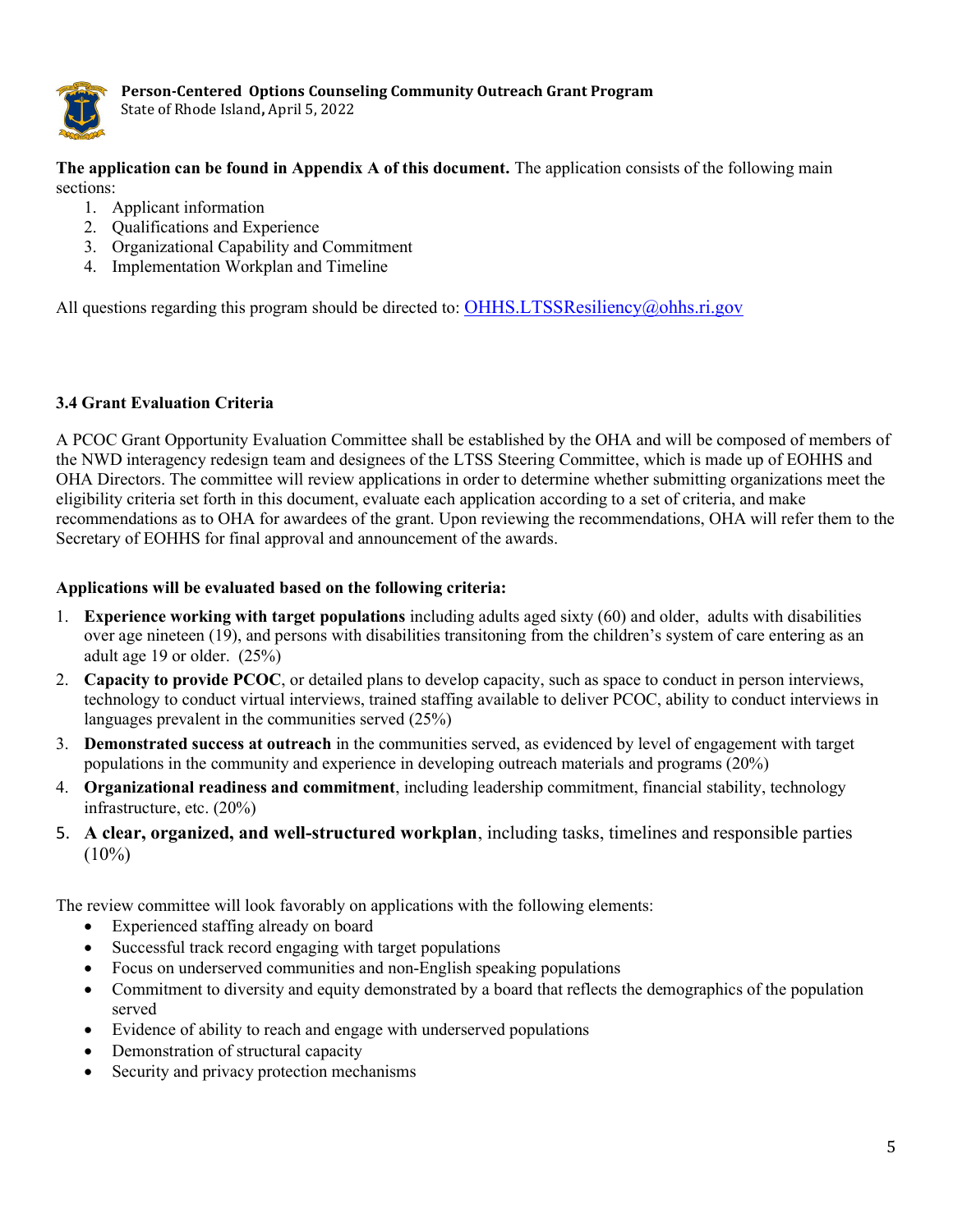

The review committee will also take into account geographic diversity in selecting grant recipients, so that grant funding will be spread throughout the state of Rhode Island.

## 3.5 Required Deliverables

Grant funds will be paid out based on grant recipients meeting the following deliverables in accordance with the timelines below.

#### Deliverable #1: Monthly Reporting

Grant recipients shall produce a monthly report, to OHA detailing the activities conducted during the previous month. The monthly reporting format will be determined by OHA.

- $\circ$  Deadline: reports must be received within ten (10) days of the end of the month during the duration of the grant program
- Deliverable #2: Active Participation in Program

Grant recipients shall send their designated PCOC staffer(s) to the monthly learning collaborative meetings, any additional trainings, and track their PCOC activities in the State's web based WellSky platform.

o Deadline: Ongoing during the duration of the grant program

#### 3.6 Funds

Funding shall be used for the following eligible expenses:

- Outreach expenses to publicize PCOC availability to the community, including design, printing and distribution of materials, development of online information, and purchases of media
- Staffing expenses not otherwise reimbursed by Medicaid to fund personnel to deliver PCOC
- Remote meeting technologies when required to service the community and to connect to the state
- Phone system accommodations for direct reach regarding the program
- Multi-language voicemail optioning
- Overall multi-language translation services

Providers are instructed to keep financial records demonstrating that funds received are spent in accordance with award requirements, as recipients of these funds will be subject to reporting and audit requirements. In the event of an audit, if the awardee is found to have used funds for ineligible expenses, the award will be considered in violation of the grant agreement at which point OHA may begin the process of recouping all or a portion of the funds awarded by reducing future payments to the awardee. If the awardee is currently a vendor under contract with the OHA, EOHHS or any other State entity to provide Medicaid or Older Americans Act reimbursed counseling or benefit services, advice, or information and referral, the awardee shall ensure that PCOC tasks are tracked separately from other funding streams and maintain a separate account for these award funds and be able to provide records, upon request, establishing that they have not submitted claims for PCOC services during the duration of the grant. The awardee must continue to be financially viable and retain the required structural capacity to provide PCOC throughout the grant period. If deemed appropriate by EOHHS, the awardee will be required to provide quarterly attestations evidencing ongoing financial viability and structural capacity.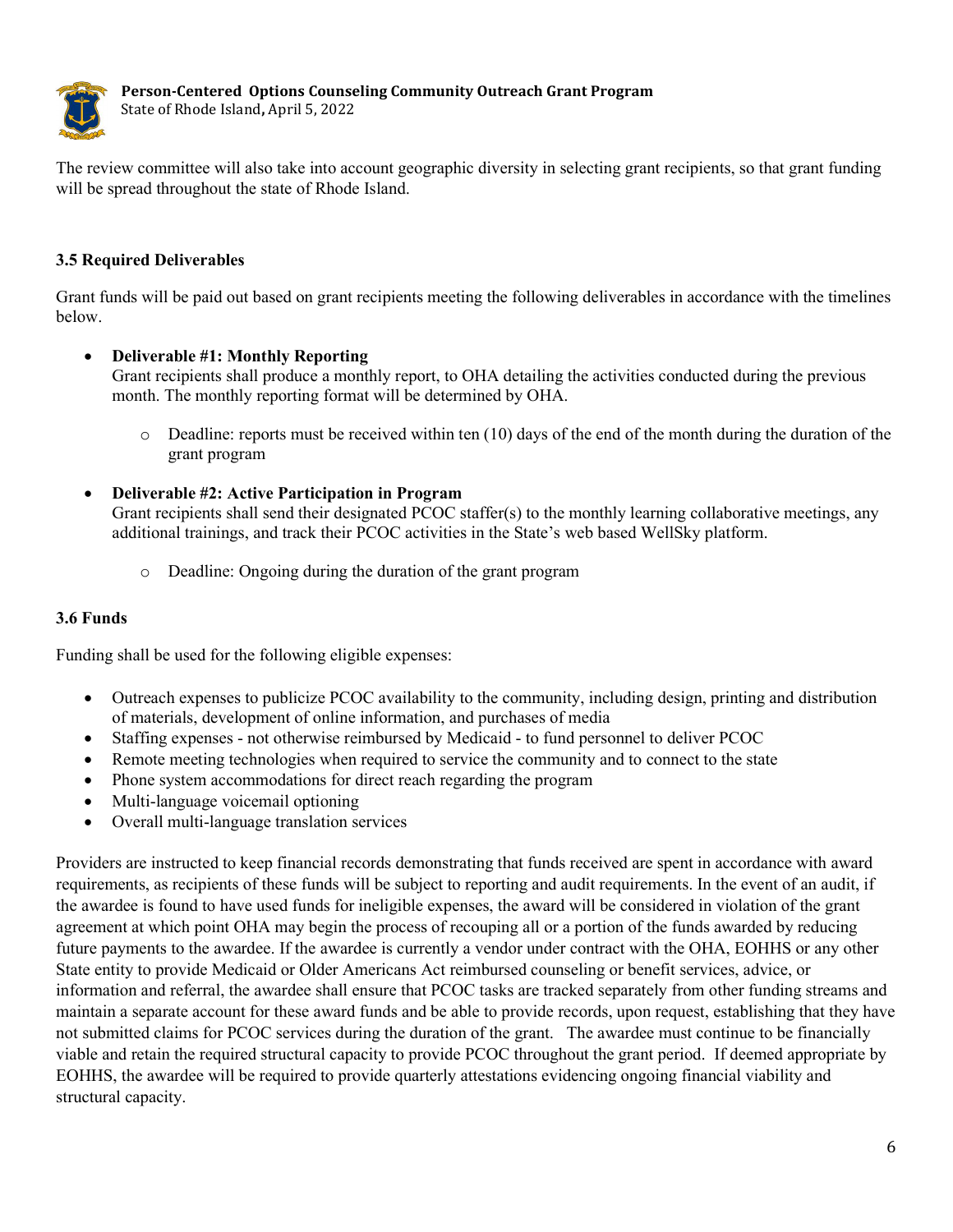

# 4 In Closing

The objective of this grant funding is to expand Person-Centered Options Counseling access to Rhode Islanders, which has been proven to improve overall consumer satisfaction with long term care services. The State of Rhode Island looks forward to working with critically important community organizations to establish the partnership and carry out the national and state goals of PCOC.

# Appendix A: PCOC Network Expansion Grant Opportunities Application

## Application Instructions:

To apply for grant funding, please submit an application with the information as outlined below.

Submit your application to OHA by emailing as a Word or PDF document to OHHS.LTSSResiliency@ohhs.ri.gov with "Application for PCOC Network Expansion Grant Opportunities" and applicant name in the subject line.

## Application due date: April 29, 2022

The application should include the following sections, not to exceed ten (10) pages. Attachments may be included outside the page limit.

# SECTION ONE: APPLICANT INFORMATION

Please list the following information: Name of Organization / Entity Main Contact

> Name and Title Contact Phone Contact Email

Designated Staffer(s) for Learning Collaborative Meetings:

Name and Title Contact Phone Contact Email

Name and Title Contact Phone Contact Email

# SECTION TWO: APPLICANT EXPERIENCE AND QUALIFICATIONS

This section should describe your organization's experience in and qualifications for providing outreach and PCOC services.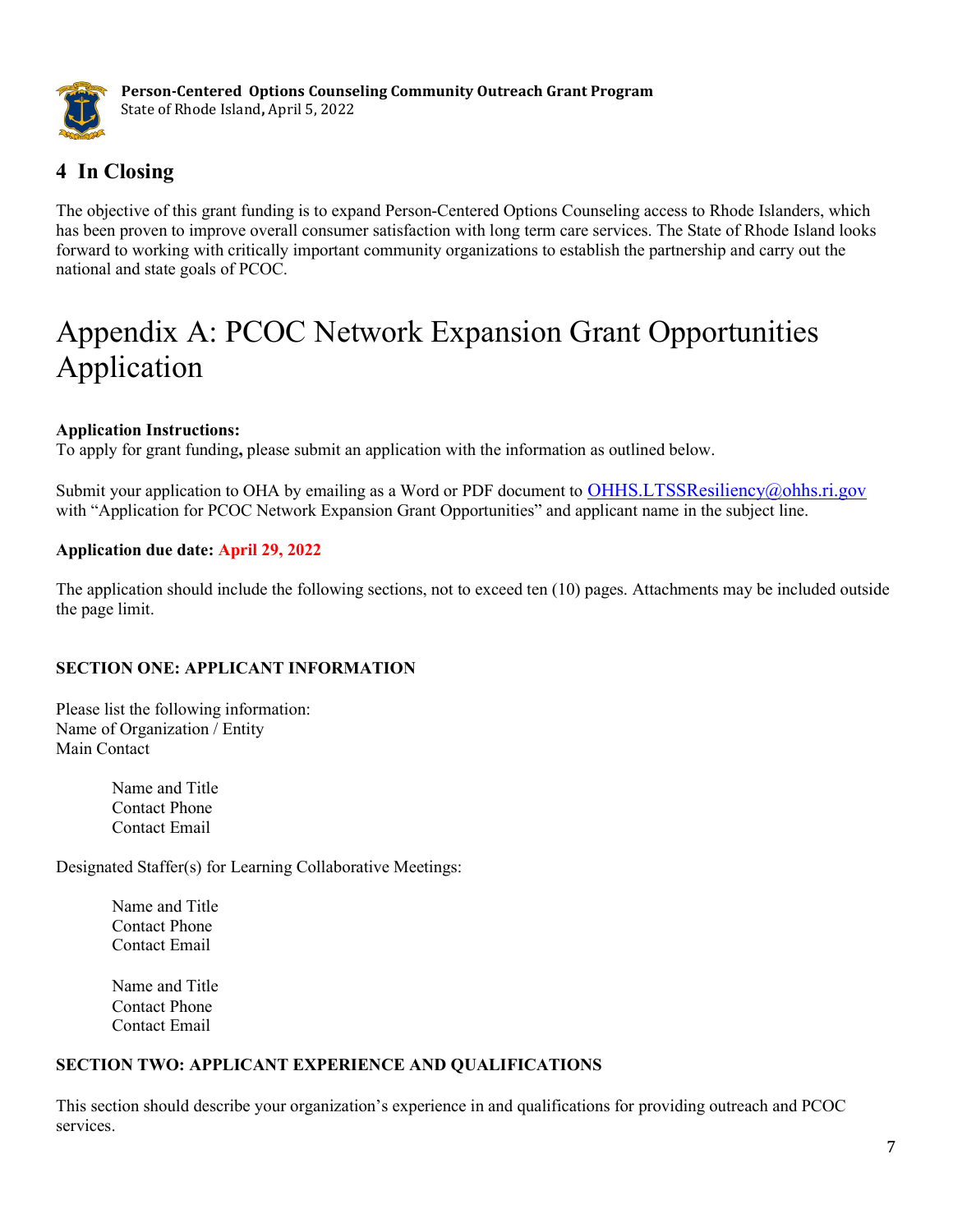

Include information on the following topics:

- Describe the makeup and size of the community your organization can reach and the extent of your engagement with target populations for PCOC.
- Describe your efforts to reach underserved populations and to promote equity and community integration.
- Describe the experience of selected staffer(s) who will be trained to conduct PCOC.
- Describe the success you have had in making a difference in the community you serve.
- Describe how the outreach approach will be person-centered and culturally competent.

#### SECTION THREE: ORGANIZATIONAL CAPABILITY AND COMMITMENT

This section should include a description of leadership commitment, mission and goals of the organization, governance and ownership structure, and other supporting evidence of ability to undertake this program.

Include information on the following:

- Evidence of current financial status and projected ability to remain stable and perform grant related tasks during the grant period. Note whether grant funds will be used to increase staffing and the timeline for doing so
- Description of space and IT infrastructure sufficient to provide PCOC. The expectation is that the awardee will have the capacity to provide PCOC via telephone and possibly in person. The awardee must have the computer hardware necessary to support the web-based solution used for PCOC as well
- Indicate whether any new personnel or equipment required to fulfill the terms of the grant will be in place and operational within forty-five (45) days of the award
- Provide an organizational chart which show how the PCOC program will be managed
- Provide information about your organization's board and how it reflects the diversity of the community you serve

#### SECTION FOUR: IMPLEMENTATION WORKPLAN AND TIMELINE

This section should include tasks and timelines to establish a PCOC offering, including plans for outreach to the community. The workplan should include identification of responsible parties to lead the work and their qualifications.

#### SECTION FIVE: BUDGET AND FINANCIAL CAPACITY (EXHIBIT B)

- 1. The completion of an OHA Excel budget form for the twelve (12) month performance period, (Exhibit B)
- 2. A budget narrative (not to exceed three (3) pages) which explains, in reasonable detail, the budget for the proposed project. The budget narrative should also disclose all other sources of funding. Including, but not limited to, the following:
	- Current year operating budget including revenue sources and expenses;
	- If applicable, copy of  $501(c)(3)$  tax exempt IRS Letter, or that of the fiscal sponsor; and
	- If applicable, documentation of the applicant's federally approved indirect cost rate.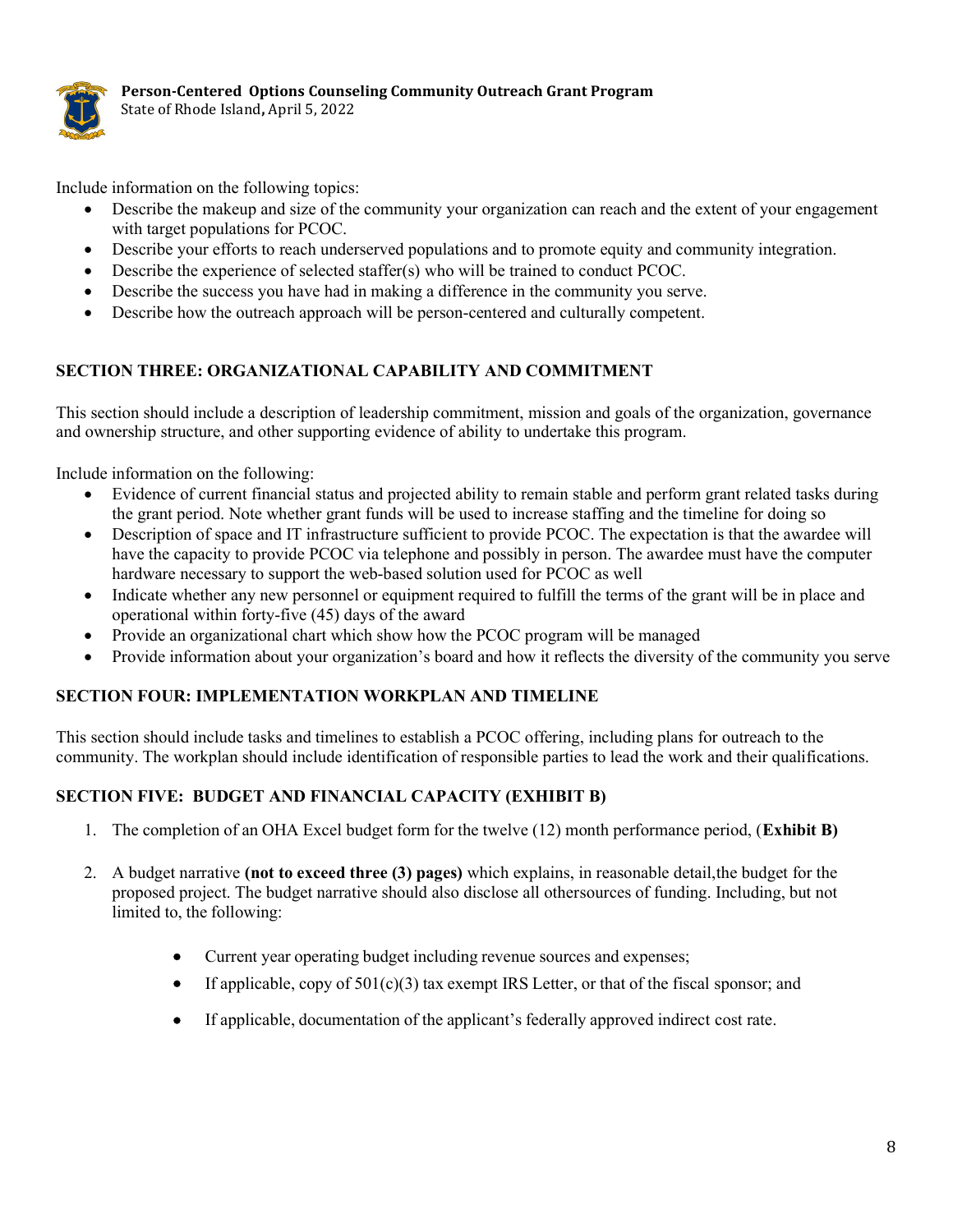

# Appendix B: MyOptions Advisor Requirements

Individuals delivering PCOC are referred to as MyOptions Advisors. Therefore, organization/agency staffers will operate in the role of MyOptions Advisors.

#### Conflict of Interest

To avoid any conflict of interest, MyOptions Advisors can not provide direct care services to consumers or offer any service in which he/she has a financial interest. MyOptions Advisors' only commitment should only be toward helping the consumer build a life that makes sense for them. As the MyOptions Advisors help identify supports to help make that happen, they must be free of any biases and be guided only by the consumer and their identified goals and support needs.

#### Skills/Abilities

Individuals who deliver PCOC shall have training in the statewide PCOC curriculum and be able to:

- Understand consumers' unique preferences, values, needs, and circumstances regardless of payee.
- Understand and educate consumers about public and private sector resources.
- Facilitate knowledge of informal supports and self-direction.
- Encourage future orientation and goal setting.
- Follow-up after PCOC is complete.
- Communicate with sufficient skill and clarity, using the consumer's preferred mode of communication, so that consumers will be able to make informed choices.

#### **Credentials**

Individuals who deliver PCOC shall have the following minimum qualifications:

- Associate degree, or equivalent experience as determined by the hiring organization/agency.
- At least one (1) year of experience working directly with older adults and/or individuals with disabilities
- Knowledge about long term supports and funding systems.
- Knowledge about the issues confronting older adults, individuals with disabilities, and youth in transition.
- Good listening, interviewing, and communication skills.
- Knowledge of principles, methods, and procedures for providing decision support for individuals with physical and/or cognitive disabilities.
- Knowledge of strength-based and person-centered supervision and practice principles.

#### Roles and Responsibilities

MyOptions Advisors assist consumers in exploring their LTSS options to achieve their goals and preferences. Key activities include:

- Establishing a record and making contact (if a referral is received).
- Completing intake and screening (if applicable).
- Providing basic LTSS information.